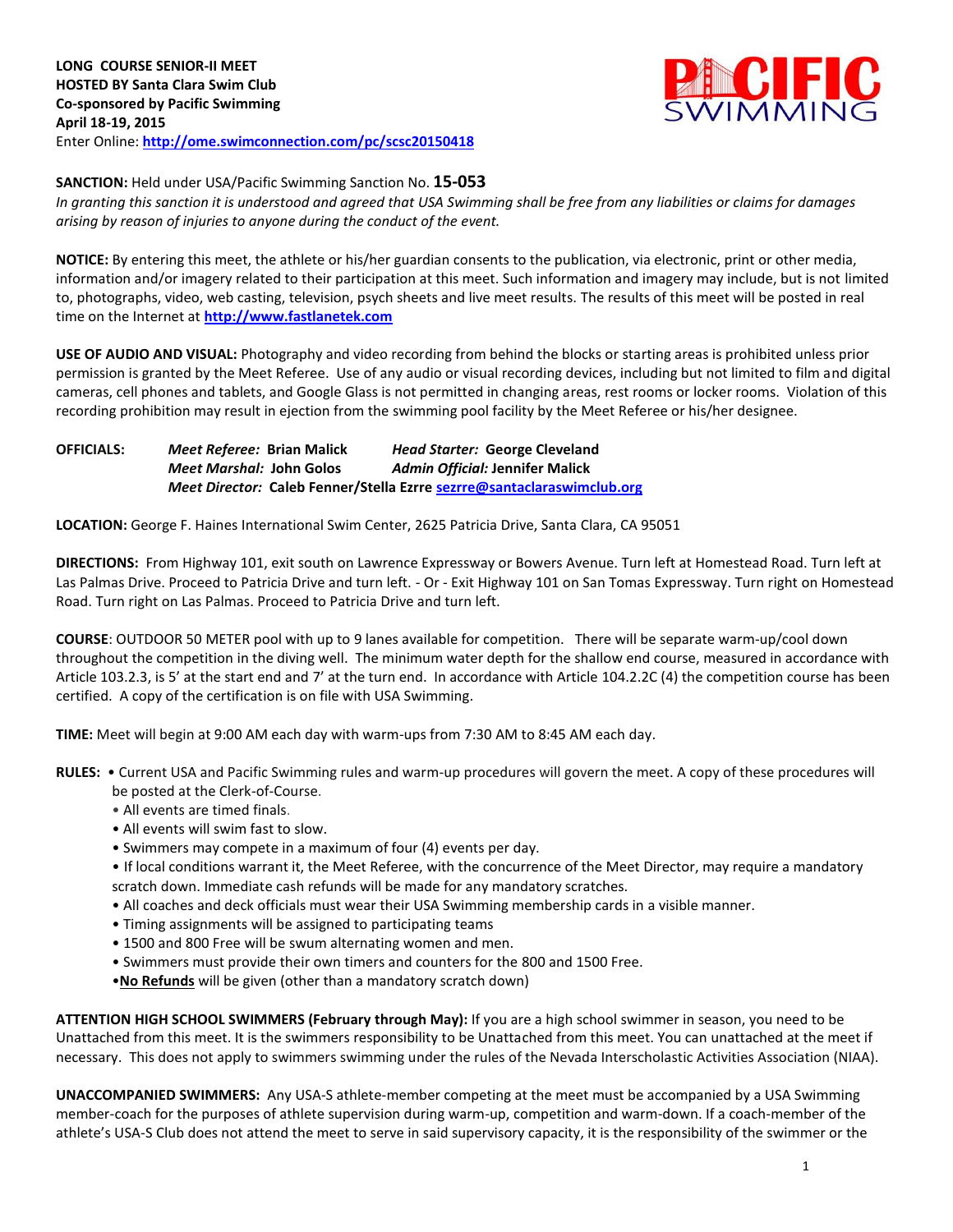swimmer's legal guardian to arrange for supervision by a USA-S member-coach. The Meet Director or Meet Referee may assist the swimmer in making arrangements for such supervision; however, it is recommended that such arrangements be made in advance of the meet by the athlete's USA-S Club Member-Coach.

**RACING STARTS:** Swimmers must be certified by a USA-S member-coach as being proficient in performing a racing start, or must start the race in the water. It is the responsibility of the swimmer or the swimmer's legal guardian to ensure compliance with this requirement.

**RESTRICTIONS:** • Smoking and the use of other tobacco products is prohibited on the pool deck, in the locker rooms, in spectator

- seating, on standing areas and in all areas used by swimmers, during the meet and during warm-up periods.
- Sale and use of alcoholic beverages is prohibited in all areas of the meet venue.
- No glass containers are allowed in the meet venue.
- Only swimmers, coaches, officials, and volunteers will be allowed on the pool deck.
- Changing into or out of swimsuits other than in locker rooms or other designated areas is prohibited.
- Destructive devices, to include but not limited to, explosive devices and equipment, firearms (open or concealed), blades, knives, mace, stun guns and blunt objects are strictly prohibited in the swimming facility and its surrounding areas. If observed, the Meet Referee or his/her designee may ask that these devices be stored safely away from the public or removed from the facility. Noncompliance may result in the reporting to law enforcement authorities and ejection from the facility. Law enforcement officers (LEO) are exempt per applicable laws.

• Except for coaches' seating next to the pool, no chairs, canopies, tents, or "camping" in the competition pool venue. All swimmer and spectator seating is in the Grand Stands. No chairs in the stands are allowed.

• No pets or animals allowed in venue except for service animals.

• No electric or propane heaters / containers or similar devices including gasoline powered generators, other than provided for meet operations, are allowed in any areas of the meet venue.

**ELIGIBILITY:** • Swimmers must be current members of USA-S and enter their name and registration number on the meet entry card as they are shown on their Registration Card. If this is not done, it may be difficult to match the swimmer with the registration and times database. The meet host will check all swimmer registrations against the SWIMS database and if not found to be registered, the Meet Director shall accept the registration at the meet (a \$10 surcharge will be added to the regular registration fee). Duplicate registrations will be refunded by mail.

• Swimmers under the age of 12 years are not eligible to compete.

• Swimmers must meet the SR-II time standards as outlined by Pacific Swimming time verification procedures. No refunds will be given if a time cannot be proven.

• Swimmers may enter up to two (2) bonus events. Swimmers must meet the minimum SR-Open time standard for bonus events.

- 12 year old swimmers may not enter bonus events.
- Disabled swimmers are welcome to attend this meet and should contact the Meet Director or Meet Referee regarding special accommodations.
- No time conversions will be accepted.
- Entries with "NO TIME" will be rejected.

**SEEDING:** Event seeding will be in the following order: LCM conforming long course meters, non-conforming short course yards, and non-conforming short course meters - USA Swimming rules 207.12.7B.

**CHECK-IN:** The meet will be deck seeded. Swimmers must check-in at the Clerk-of-Course. Close of check‐in for all events shall be no more than 60 minutes before the estimated time of the start of the first heat of the event. No event shall be closed more than 30 minutes before the scheduled start of the session. Swimmers who do not check-in will not be allowed to compete in the event.

**SCRATCH RULE:** Swimmers entered in a timed final individual event that is seeded on the deck that have checked in for that event, must swim in the event unless they notify the clerk of the course before seeding for that event has begun that they wish to scratch. Failure to swim an event will result in being barred from their next individual event in which the swimmer is entered on that day or the next meet day, whichever if first.

**ENTRY FEES:** \$6.50 per individual event plus a \$10.00 per swimmer participation fee. Entries will be rejected if payment is not sent at time of request.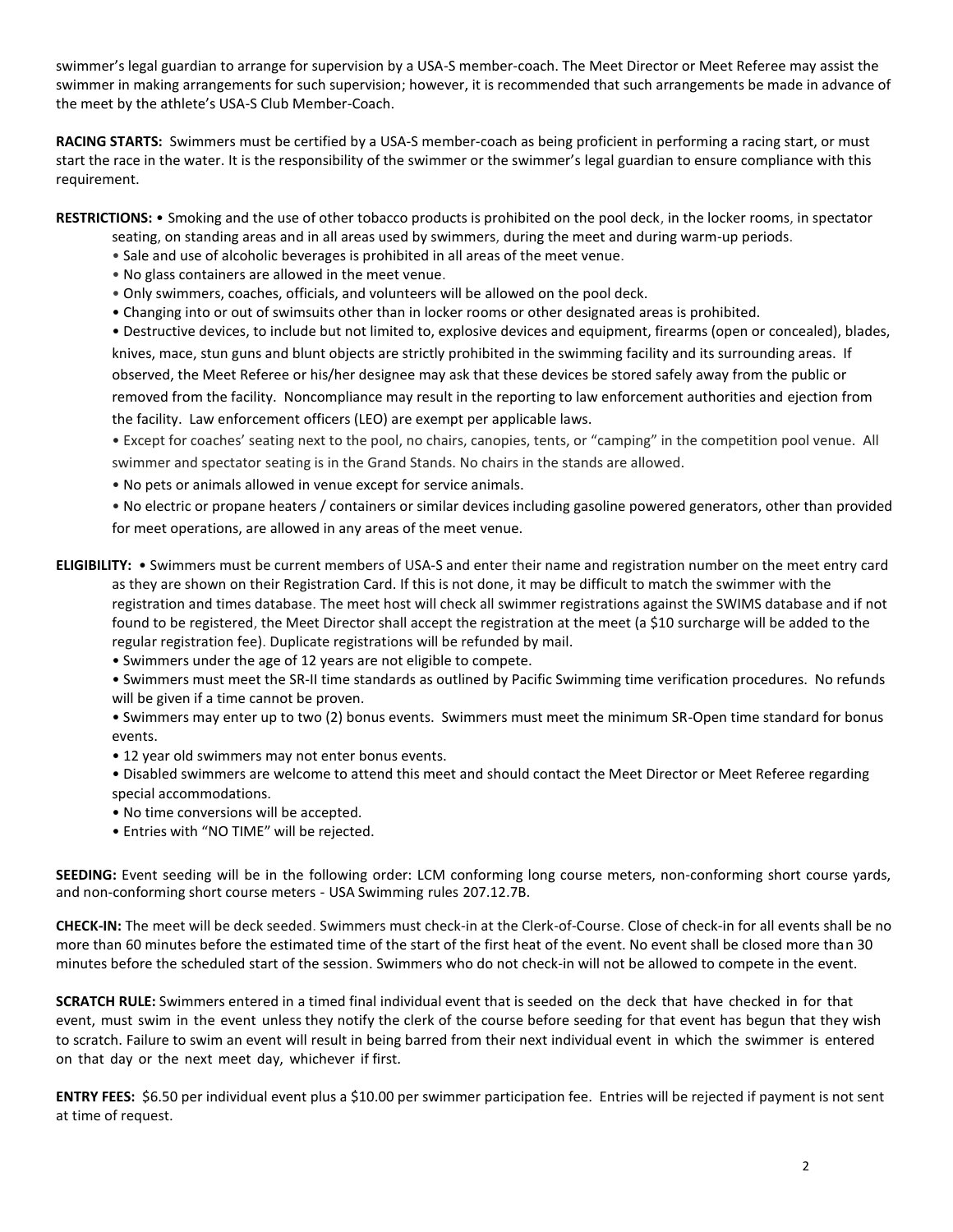**ONLINE ENTRIES:** To enter online go to **<http://ome.swimconnection.com/pc/scsc20150418>** to receive an immediate entry confirmation this method requires payment by credit card. Swim Connection LLC charges a processing fee for this service, equal to \$1 per swimmer plus 5% of the total Entry Fees. Please note that the processing fee is a separate fee from the Entry Fees. If you do not wish to pay the processing fee, enter the meet using a mail entry. **Entering online is a convenience, is completely voluntary, and is in no way required or expected of a swimmer by Pacific Swimming.** Online entries will be accepted through Wednesday, April 8, 2015.

**MAILED OR HAND DELIVERED ENTRIES:** Entries must be on the attached consolidated entry form. Forms must be filled out completely and printed clearly with swimmers best time. Entries must be entered using the current Pacific Swimming procedure: and postmarked by midnight, Monday, April 6, 2015 or hand delivered by 6:30 p.m. Wednesday, April 8, 2015 by 6:00 PM. No late entries will be accepted. No refunds will be made, except mandatory scratch downs. Requests for confirmation of receipt of entries should include a self-addressed envelope.

**Make check payable to:** Santa Clara Swim Club or SCSC **Mail entries to:** Stella Ezrre **Hand delivered entries to:** Ann Seltzer

2625 Patricia Drive2625 Patricia Drive **Santa Clara, CA 95051 Santa Clara, CA 95051 Santa Clara, CA 95051** 

**AWARDS:** None.

**ADMISSION:** Free. A 2 day program will be available for \$5.00

**HOSPITALITY:** Hospitality available for Coaches and working deck officials will be provided snacks and lunch. Hospitality will serve refreshments to timers and volunteers. There will be a snack bar available for purchases.

**MISCELLANEOUS:**

.

| Saturday, April 18 |                  |                |  | Sunday, April 19 |                 |               |  |  |
|--------------------|------------------|----------------|--|------------------|-----------------|---------------|--|--|
| <b>EVENT#</b>      | <b>EVENT</b>     | <b>EVENT#</b>  |  | <b>EVENT#</b>    | <b>EVENT</b>    | <b>EVENT#</b> |  |  |
| 1                  | <b>400 FREE</b>  | $\overline{2}$ |  | 15               | 400 I.M.        | 16            |  |  |
| 3                  | 200 BACK         | 4              |  | 17               | <b>200 FREE</b> | 18            |  |  |
| 5                  | 100 BREAST       | 6              |  | 19               | <b>100 FLY</b>  | 20            |  |  |
| 7                  | <b>200 FLY</b>   | 8              |  | 21               | 50 FREE         | 22            |  |  |
| 9                  | <b>100 FREE</b>  | 10             |  | 23               | 200 BREAST      | 24            |  |  |
| 11                 | 200 I.M.         | 12             |  | 25               | 100 BACK        | 26            |  |  |
| 13                 | <b>1500 FREE</b> | 14             |  | 27               | <b>800 FREE</b> | 28            |  |  |

## **Saturday, April 18 Sunday, April 19**

13 1500 FREE 14 27 800 FREE 28 Events 13-14 and 27-28 will be swum fastest to slowest alternating women and men There will be a 10 minute break before the start of these events

Swimmers in the 1500 and 800 Free events must provide their own timers and counters

Time standards may be found at:<http://www.pacswim.org/swim-meet-times/standards>

## **ORDER OF EVENTS**